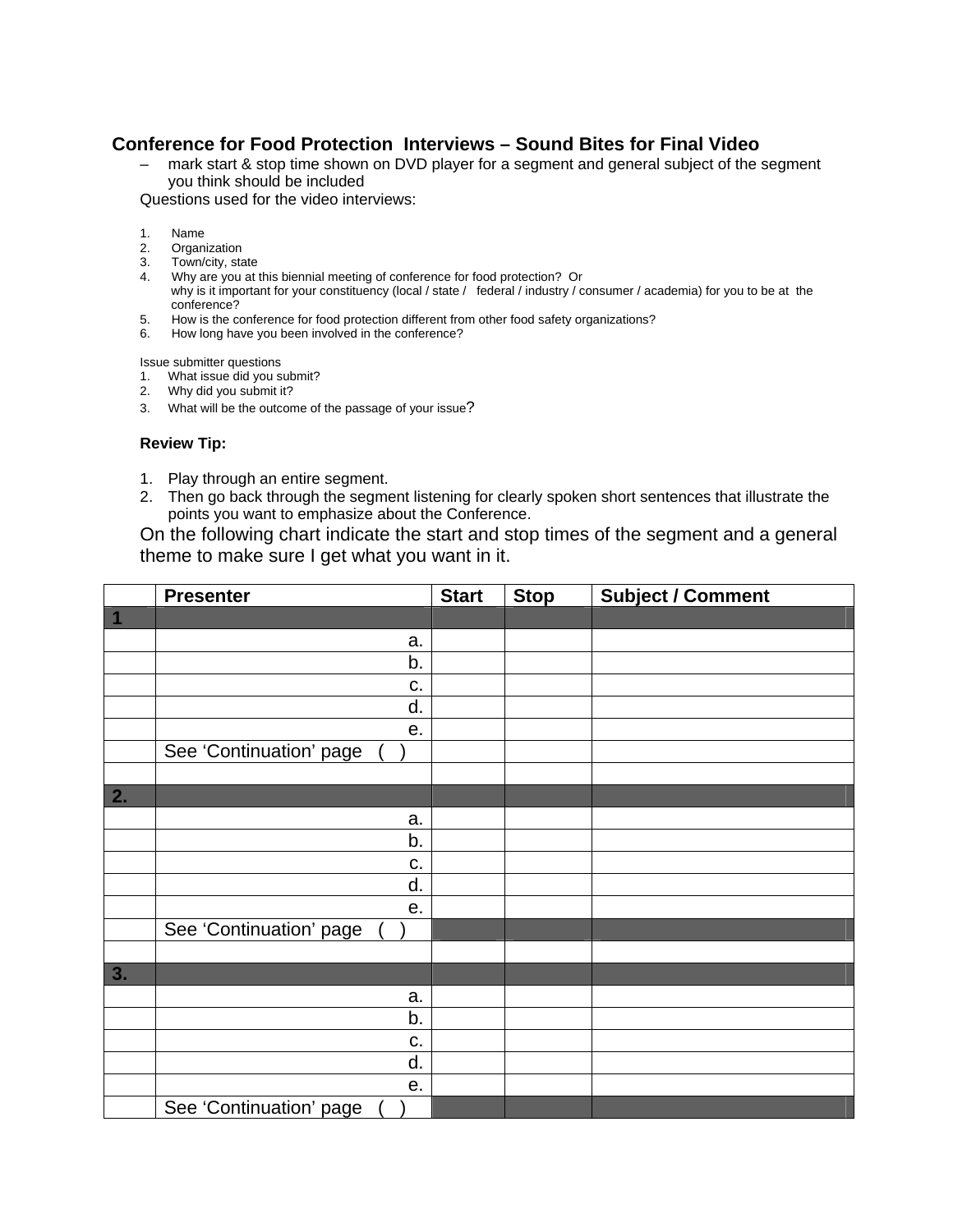| 4. |                         |  |  |
|----|-------------------------|--|--|
|    | a.                      |  |  |
|    | b.                      |  |  |
|    | c.                      |  |  |
|    |                         |  |  |
|    | d.                      |  |  |
|    | е.                      |  |  |
|    | See 'Continuation' page |  |  |
|    |                         |  |  |
| 5. |                         |  |  |
|    |                         |  |  |
|    | a.                      |  |  |
|    | b.                      |  |  |
|    | c.                      |  |  |
|    |                         |  |  |
|    | d.                      |  |  |
|    | е.                      |  |  |
|    | See 'Continuation' page |  |  |
|    |                         |  |  |
|    |                         |  |  |
| 6. |                         |  |  |
|    | a.                      |  |  |
|    | b.                      |  |  |
|    | c.                      |  |  |
|    |                         |  |  |
|    | d.                      |  |  |
|    | е.                      |  |  |
|    | See 'Continuation' page |  |  |
|    |                         |  |  |
| 7. |                         |  |  |
|    |                         |  |  |
|    | a.                      |  |  |
|    | b.                      |  |  |
|    | c.                      |  |  |
|    |                         |  |  |
|    | d.                      |  |  |
|    | е.                      |  |  |
|    | See 'Continuation' page |  |  |
|    |                         |  |  |
|    |                         |  |  |
| 8. |                         |  |  |
|    | a.                      |  |  |
|    | b.                      |  |  |
|    | С.                      |  |  |
|    |                         |  |  |
|    | d.                      |  |  |
|    | e.                      |  |  |
|    | See 'Continuation' page |  |  |
|    |                         |  |  |
|    |                         |  |  |
| 9. |                         |  |  |
|    | a.                      |  |  |
|    | b.                      |  |  |
|    |                         |  |  |
|    | C.                      |  |  |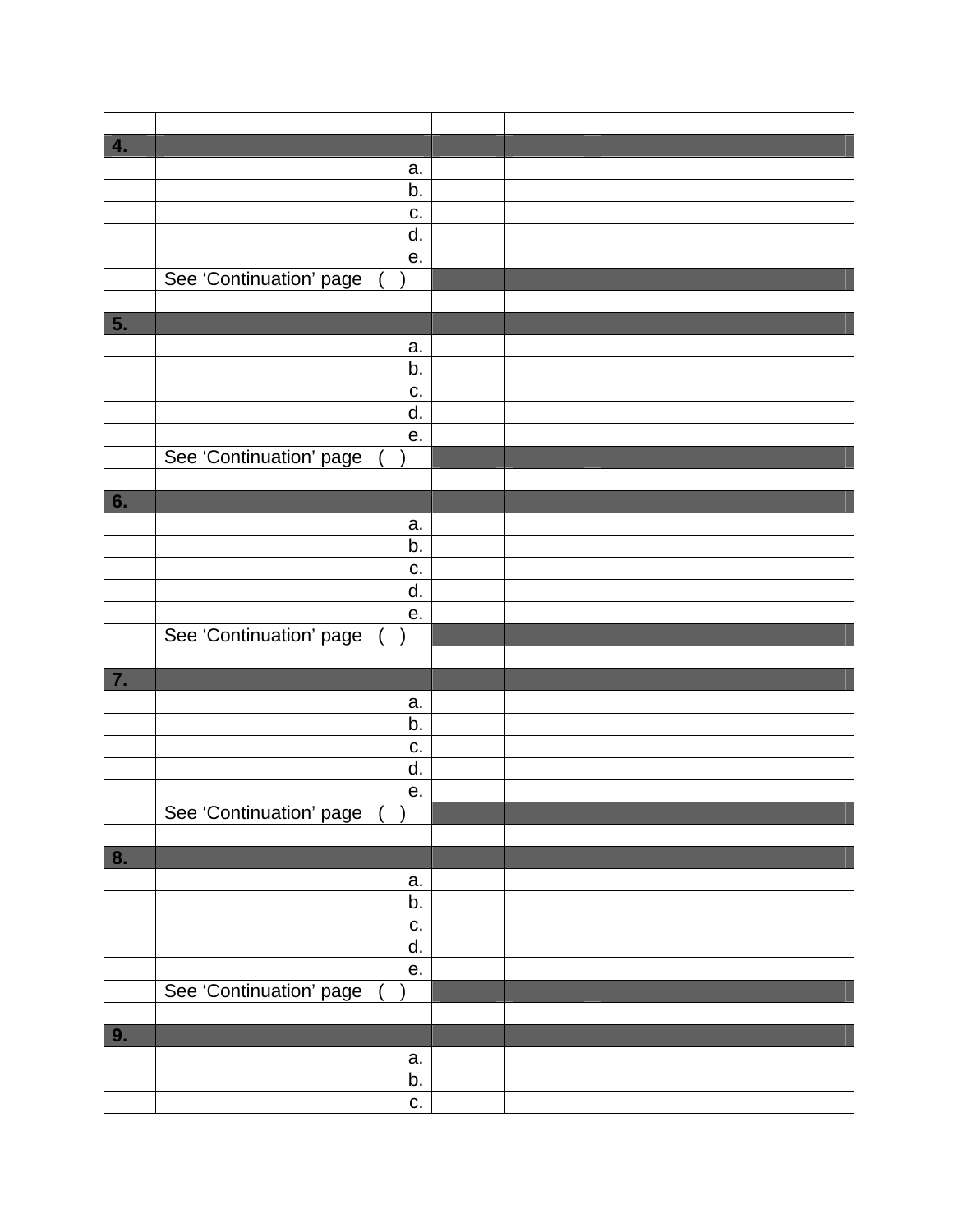|     | d.                      |  |  |
|-----|-------------------------|--|--|
|     | е.                      |  |  |
|     | See 'Continuation' page |  |  |
|     |                         |  |  |
| 10. |                         |  |  |
|     | a.                      |  |  |
|     | b.                      |  |  |
|     | c.                      |  |  |
|     | d.                      |  |  |
|     | е.                      |  |  |
|     | See 'Continuation' page |  |  |
|     |                         |  |  |